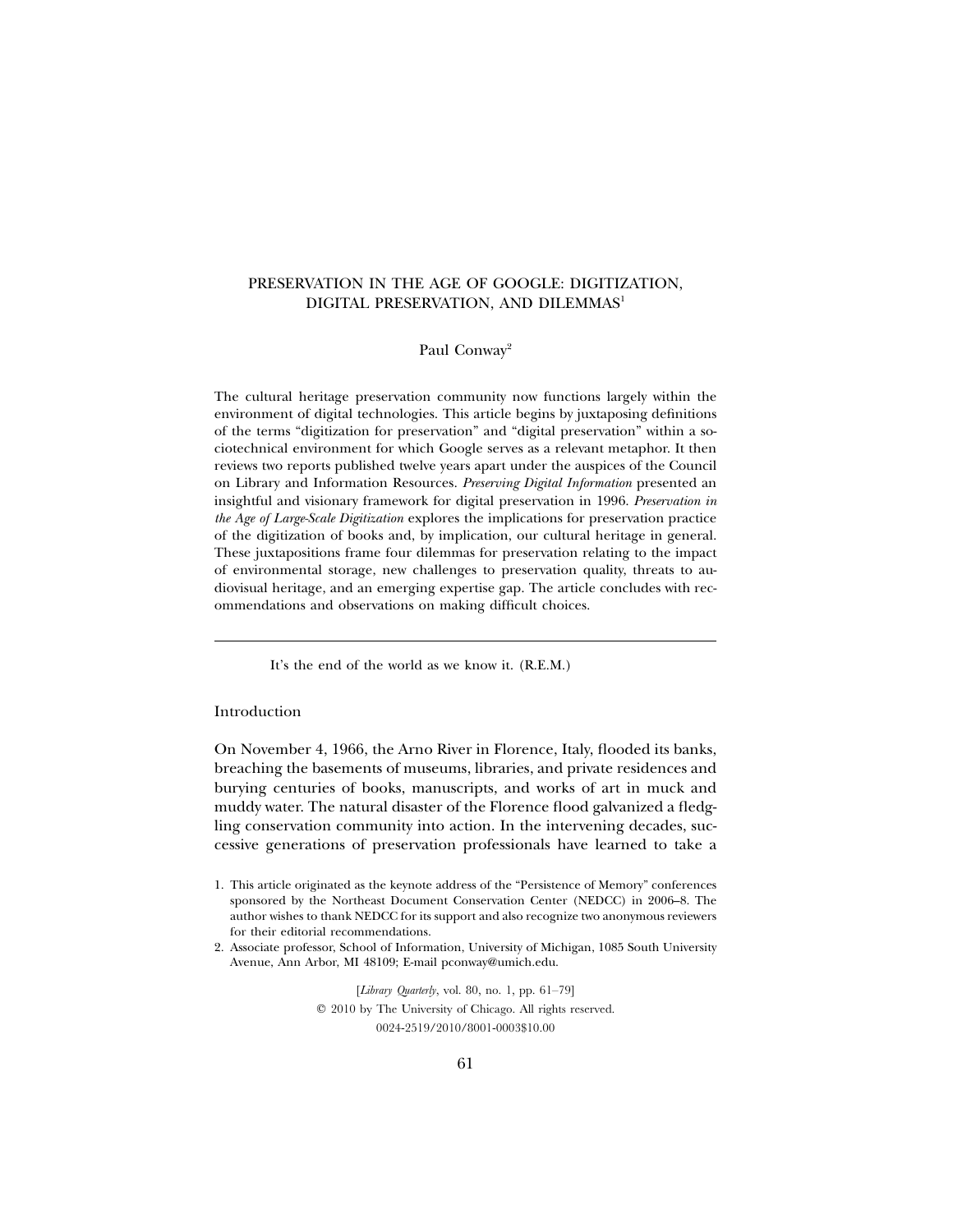global view of the preservation of cultural heritage while immersed in the technical details of materials science—a profession committed to preventing future disasters while focused on sophisticated decision making in support of cost-effective action. The transformative effects of the Florence flood on the conservation and preservation fields are now clear and unambiguous [1–3].

Today, a flood of a different sort is sweeping across the land—a veritable deluge of digital data along with tools and toys designed expressly to tap the flow of digital information for commercial, entertainment, and educational ends. The digital deluge has two streams that converge to give the impression—at least in the more technologically developed places of the world—that we are indeed immersed in an all-digital environment. One source is the collectively massive and accelerating conversion of book and nonbook materials from analog to digital form. The second source derives from the fact that nearly all new information is created digitally, communicated digitally, used in a digital environment, and stored in digital systems, sometimes "for posterity." As technology devices become increasingly feature rich, usable, and affordable, the proportion of information that makes its way to paper or film is declining, along with the proportion of paper that warrants long-term preservation [4].

Preservation specialists within the broad cultural heritage community of libraries, archives, and museums have explored how to integrate digitization technologies into their suite of reformatting techniques for over a decade while also positioning themselves to embrace the specialized challenges of preserving information in digital form. Commentary lauding new technologies or warning of unintended consequences fills shelves in bookstores; dominates the popular press's coverage of lifestyle, business, and politics; and sets the agendas of some professional and scholarly associations. The purpose of this article is not to rehearse the open debate between "digerati" and "Luddites" [5, 6] but rather to outline four dilemmas that the preservation community faces in finding a middle path between wild enthusiasm for and deep skepticism about new technologies.

My strategy for tackling this rather large issue is to present a series of juxtapositions. The first of these is definitional, namely, the very important distinction between the terms "digital preservation" and "digitization for preservation," within a sociotechnical environment for which Google serves as a relevant metaphor. A second juxtaposition reviews briefly two reports published under the auspices of the Council on Library and Information Resources. *Preserving Digital Information* [7] presented, in 1996, an insightful and visionary framework for digital preservation. *Preservation in the Age of Large-Scale Digitization* [8] is a recent exploration of the implications for preservation practice of the digitization of books and, by implication, our cultural heritage in general. These juxtapositions frame the ways that the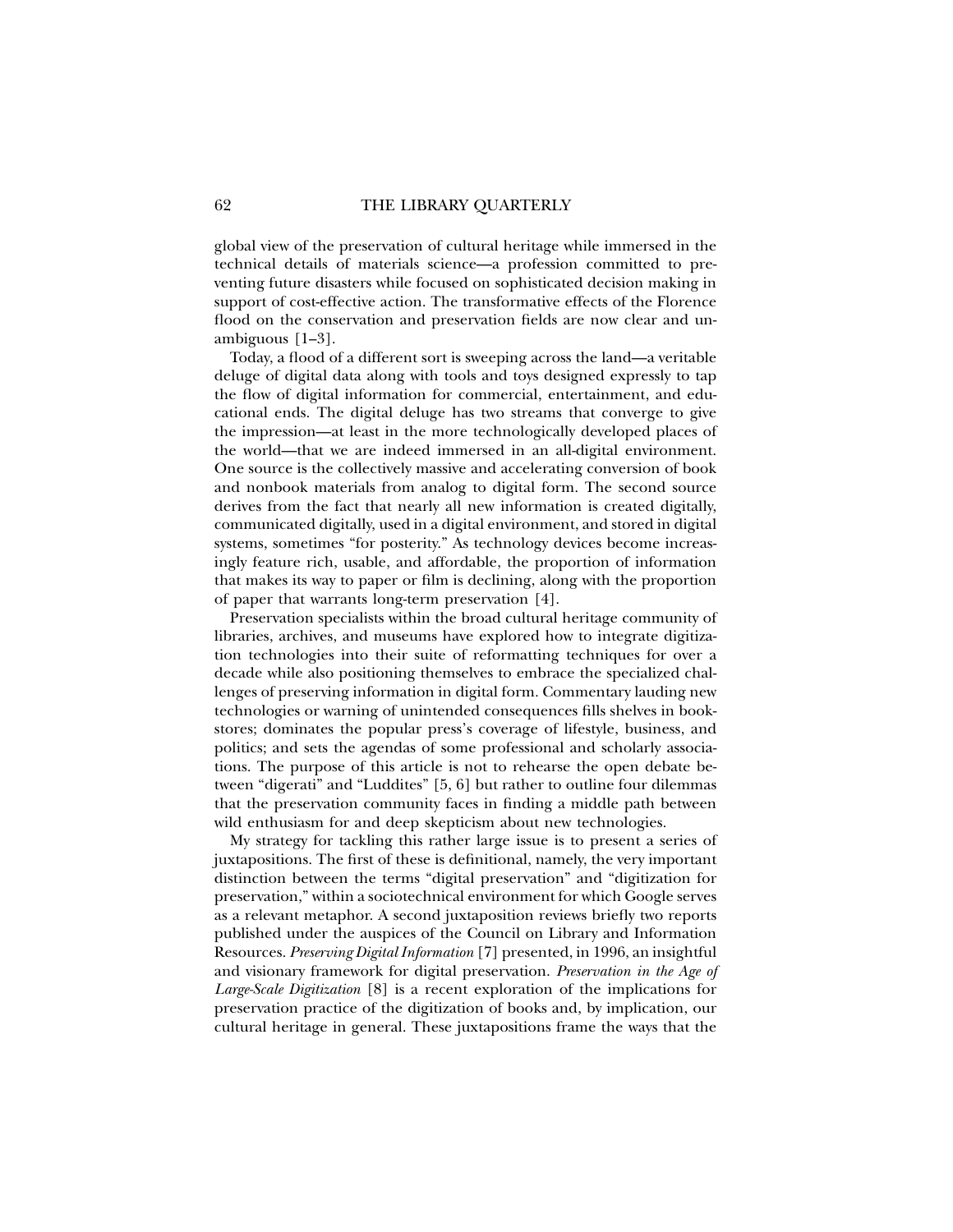cultural heritage sector engages with its technological environment, exposing nearly intractable dilemmas for the preservation community, dilemmas that may only resolve themselves by a fundamental shift in how preservation activities are conceived, operationalized, and funded.

What Is the "Age of Google"?

The preservation enterprise in the cultural heritage sector now functions largely within an environment of digital technologies, organized digital content, and tools to find and use digital information. Because Google and its competitors are such driving forces in this environment, a closer look at what these companies represent to users and preservation professionals is a useful mechanism for exposing the dilemmas that preservation faces today. From one perspective, Google is a powerful technology firm capitalized more generously than most in the United States [9]. The company is leveraging its market share and its wealth to create new browserbased tools, acquire and integrate technology tools built by other companies, and, most recently, build massive collections of digital content through its Google book search initiative (http://books.google.com/). For the cultural heritage community, Google may also be viewed as a powerful suite of metaphors reflecting how this community simultaneously is embracing and threatened by a rapid shift from analog to digital information.

Google is a metaphor for the instant gratification expected in information search and retrieval today. For a new generation of users, Google represents anonymous access to information without human mediation. In the environment of social computing, code and interface are the new mediators. Social software provides to builders and contributors alike new incentives, ranging from sheer fun to enhanced reputations [10, 11]. Librarians, archivists, and museum professionals who mediate information services or provide end user training may simply be in the way [12]. Paul Courant argues, too, that "'the world of Google' is emblematic of something more important [than a search engine], namely the world of ubiquitous indexed digitized content" [13].

Perhaps most compellingly, Google is a metaphor for a particular form of digital information, namely, content that is simultaneously fixed and fluid yet decontextualized for use and reuse in ways that may in no way represent the original intent of the creator [14]. The technological environment in which Google thrives is enabling a new digital humanities scholarship—intensely collaborative, interdisciplinary, and enabled by computing tools for finding new meaning through data mining, creative visualizations, and other ways of pushing the boundaries of existing documentation and evidence [15].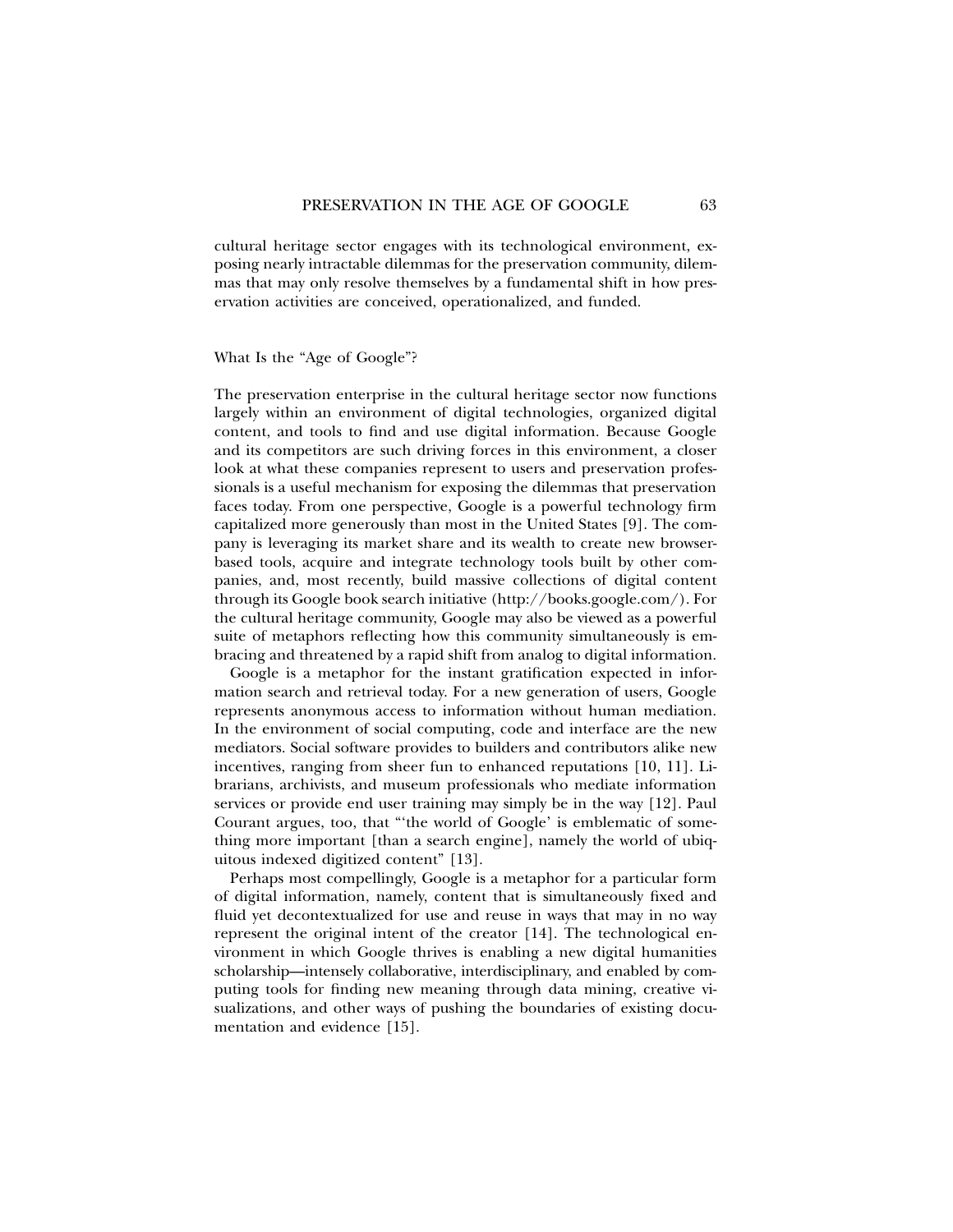The leaders of Google would not necessarily claim to be in the business of new scholarship, but they do claim to be in the cataloging business, with a mission "to organize the immense amount of information available on the web."3 The business models for Google and its competitors also encompass some elements of preservation, if only through their new responsibilities to manage and deliver bundled content and tools for periods of time not yet defined. What is now clear is that large-scale information providers are competitors with the cultural heritage community in defining what preservation means in the future. In the age of Google, nondigital content does not exist, and digital content with no impact is unlikely to survive.

### What Is Preservation?

Preservation is an act of "responsible custody" [16, p. 218], ancient in its origins but with a decidedly modern implementation in the twentieth century, complete with theoretical debates about the relevance of archival thought and social memory [17], as well as a rich and diverse literature [18]. Preservation specialists in libraries, archives, and museums share a commitment to protect the "stuff" of culture in all forms and formats, perhaps even including the built environment that houses the raw material of history and the evidence that feeds our memories.

Twenty years ago, near the peak of the traditional preservation movement, I proposed an influential, research-oriented definition of preservation that highlights its dual nature: one set of actions prevents or slows the inevitable deterioration of mostly organic materials; other actions restore the usefulness of an artifact or information source, usually near the end of its life [19]. I asserted that preservation action should nearly always be taken in reference to use, rather than to the purely intrinsic value of an object, but that in the end, value judgments driven by limited funding are at the heart of the traditional preservation business case. Effective and efficient preservation action also has depended on innovative research and development [20], and the mutually reinforcing relationship between research and practice remains critically important in the digital environment [21].

When approaching the dilemmas of the cultural heritage preservation community in the context of digital technologies, it is important to establish clear distinctions between the terms "digitization for preservation" and "digital preservation." Digitization for preservation creates valuable new digital products, whereas digital preservation protects the value of those

3. Quoted from corporate information available at http://www.google.com/corporate/.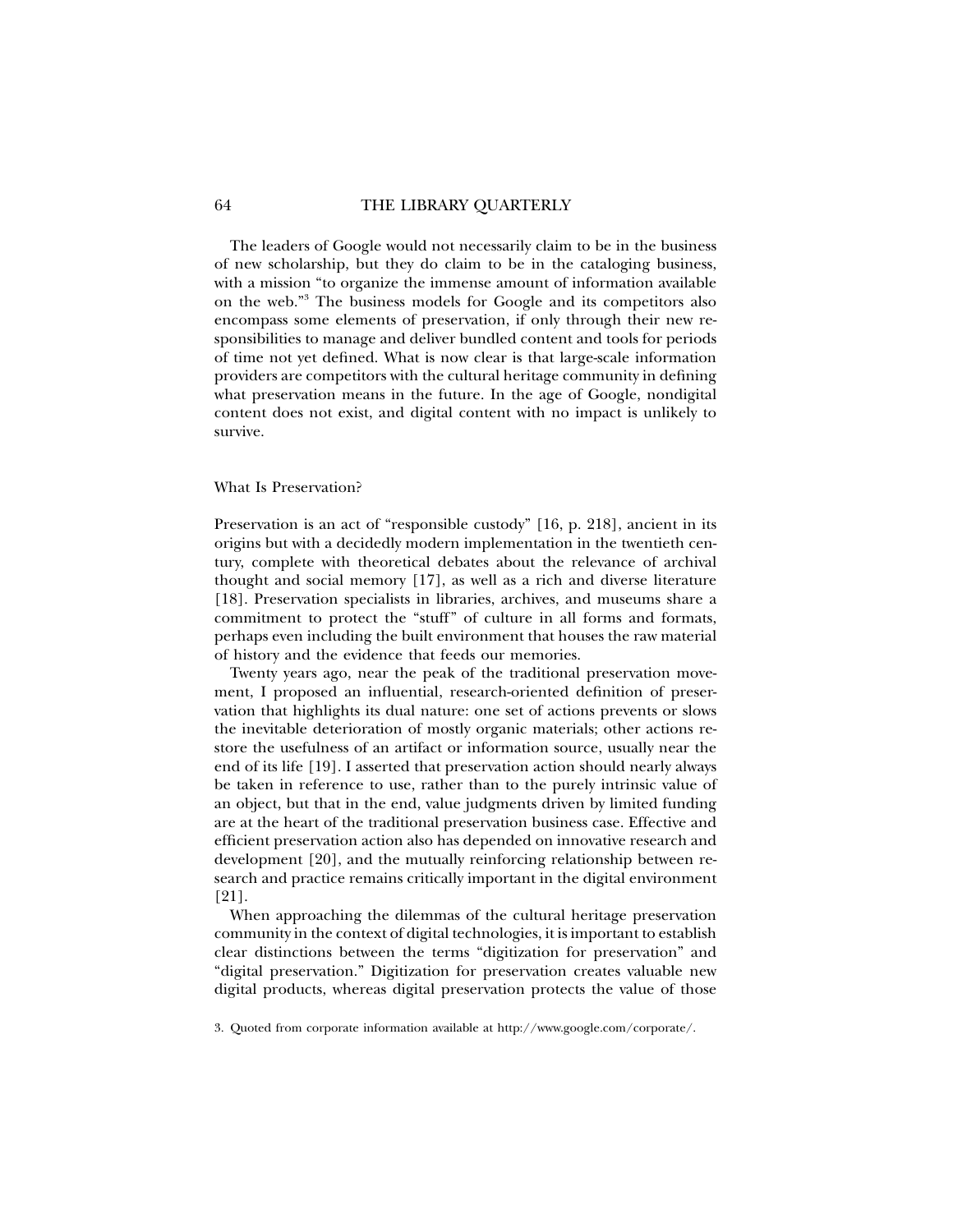products, regardless of whether the original source is a tangible artifact or data that were born and live digitally. Digitization for preservation and digital preservation are intimately related, but the underlying standards, processes, technologies, costs, and organizational challenges are quite distinct.

The recognition of digitization as a preservation strategy is a relatively new and still-controversial concept within the cultural heritage community, which has generally viewed digitization activities as a form of copying for easier and broader access [22]. The Association for Research Libraries officially adopted digitization as an acceptable preservation strategy, by recognizing the sheer impossibility of redoing digitization work as technology evolves and acquiescing to the notion that technology capabilities and standards are sufficiently mature for the task at hand [23]. If digitization for preservation is defined solely as a set of technical specifications for full information capture [24], then the cultural heritage community neither requires nor can afford to employ preservation-quality digital conversion across the board. It is far more useful, perhaps, to define digitization for preservation as activities that result in the creation of digital products worthy of long-term preservation [25]. These activities include the decisions to select materials for digitization, create digital representations with full and accurate descriptions, and then compile images and text into a coherent product.

If digitization for preservation is an investment in the creation of lasting digital products, then digital preservation is best viewed as the suite of tools, operations, standards, and policies that help ensure that this investment is not squandered.<sup>4</sup> Digital preservation is informed by digital collection building but encompasses the acquisition, ongoing maintenance, periodic transformation, and persistent delivery of digital assets. Once digital resources are identified as having long-term value, then the technology systems and accompanying policy frameworks that preserve those digital assets must inspire the same level of trust and confidence in users and stakeholders as do traditional preservation and access services. Ross Atkinson predicts that the outcome of digital preservation actions will be "new special collections, which, like its traditional counterpart, will be very expensive and will be warranted for only a small, selected subset of publications" [26, p. 172].

#### *Preserving Digital Information*

Since its publication, *Preserving Digital Information: Report of the Task Force on Archiving of Digital Information* has become a touchstone in digital pres-

<sup>4.</sup> *Library Trends* 54 (Spring 2005) is a special issue that demonstrates the diversity of digital preservation best practices and program innovation.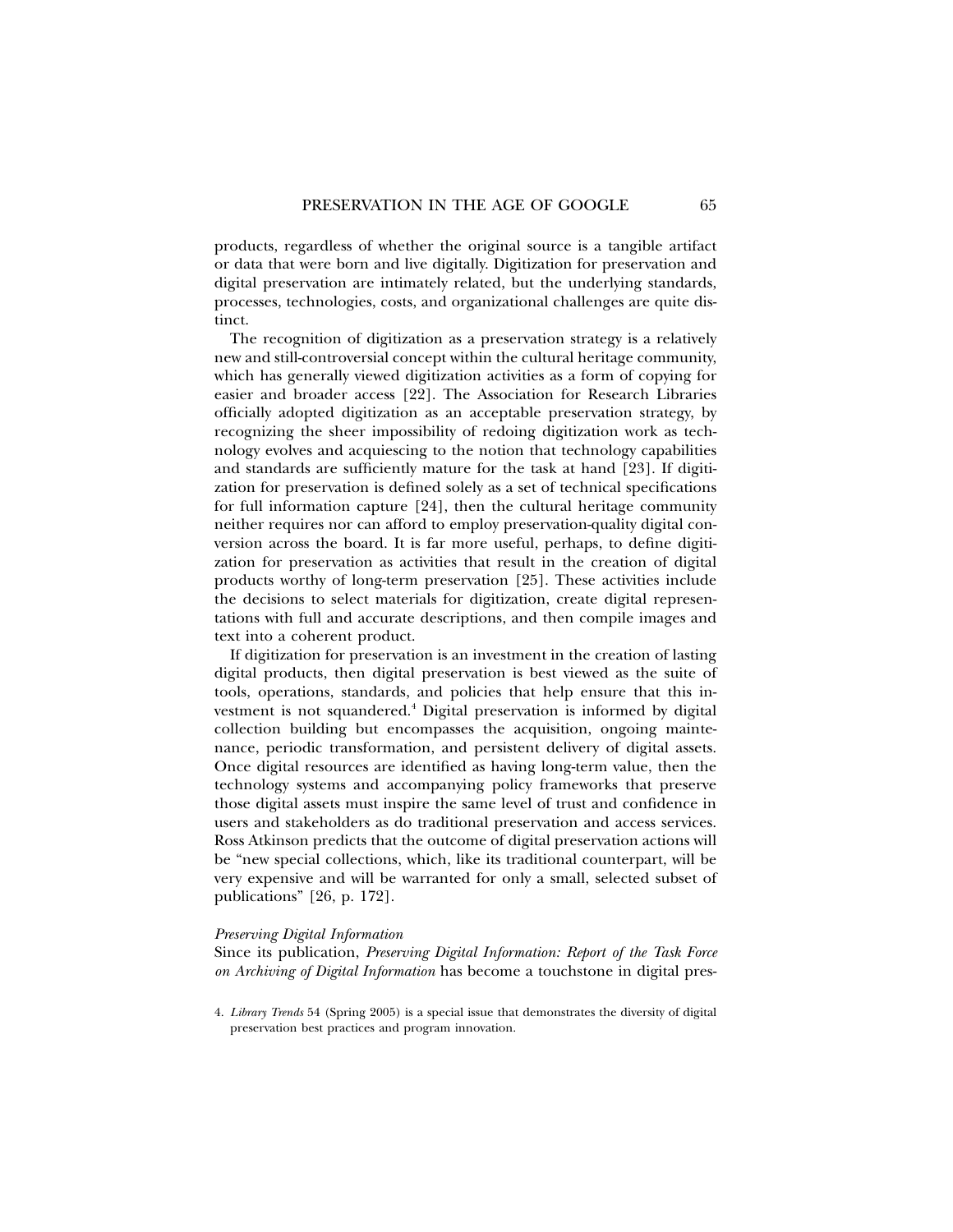ervation [7]. The report's immediate focus was on the challenges of preserving the integrity of materials already in digital form and retaining the ability of users to retrieve, display, and otherwise use these materials in the face of constantly changing technology. The task force that developed the recommendations was composed of an array of individual talent drawn from the cultural heritage community, as well as the information industry, construed broadly enough to encompass publishers and scholarly societies. Most of the twenty-one members of the task force continue to have an impact on the preservation field. For example, six members now have significant leadership roles in academic libraries, two have senior faculty appointments, and three others conduct research on digital preservation issues. The cochairs of the task force, Donald Waters and John Garret, have had a direct impact on the international digital preservation agenda. Waters served as the first executive director of the Digital Library Federation and is now a program officer at the Andrew W. Mellon Foundation. Garrett is affiliated with NASA's Goddard Space Flight Center and has been a key player in the development of international archiving standards.

*Preserving Digital Information* is densely argued and complex in its line of reasoning. Among its many conceptual breakthroughs, however, the report joins the notion of "digital archives" with the concept of preservation, thereby distinguishing the challenge of long-term preservation from the ongoing development of digital libraries that may or may not consider preservation to be a mandate. In placing first responsibility for preservation on the creators of digital information, paralleling similar thinking in the Australian library community, the report greatly expands the playing field of stakeholders, potentially lessening the traditional monopoly on preservation responsibility held by cultural heritage organizations. The report argues for the development of a widely distributed deep infrastructure to support digital archives. It insists that truly trusted digital archives require a system of third-party certification. Perhaps most radically, the report proposes that digital archives rescue digital information threatened with obsolescence, when the original creators either abandon or fail to preserve the information, posing a direct challenge to mainstream thinking regarding the rights of intellectual property ownership [7, p. 40].

In the decade since *Preserving Digital Information* appeared, significant progress in at least three important areas can be most clearly traced to its recommendations. First, the report's call for the development of "deep infrastructure" helped initiate the development of "cyberinfrastructure" and e-science programs that encompass the technological, socioeconomic, and organizational requirements for using and preserving digital information to further scholarship. Cyberinfrastructure is to the knowledge economy what the infrastructure of railroads, superhighways, and power and telecommunications grids have been to the industrial economy [27,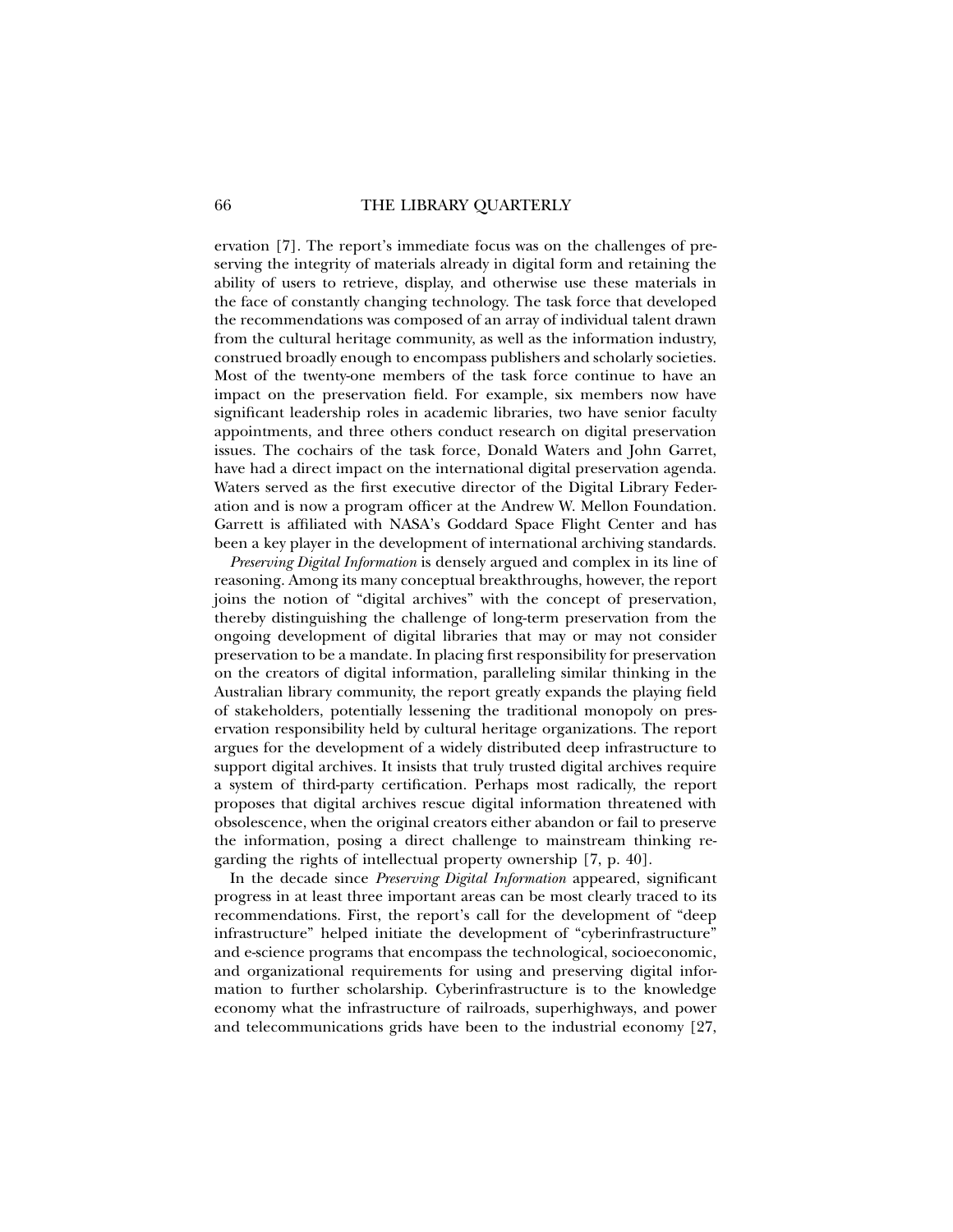28]. Second, in placing integrity at the heart of the digital preservation enterprise, the report allies digital preservation with the discipline of archival science, which Luciana Duranti defines as comprising "the ideas about the nature of archival material (i.e., archival theory) and the principles and methods for the control and preservation of such material (i.e., archival methodology)" [29, p. 39]. Third, the Waters-Garrett report identified and defined five distinctive archival facets of integrity: formatted and structured bits (content) "frozen" as discrete objects (fixity) in a predictable location (reference) with a documented chain of custody (provenance) and linkages to related objects (context). This framework of integrity in *Preserving Digital Information* inspired the preservation metadata specification of the Open Archival Information System (OAIS) reference model [30, 31], which in turn spurred development of new preservation metadata schemas [32] and related trusted repository system development [33, 34]. Only the report's proposed rescue function remains unexplored and untested.

*Preserving Digital Information* is one of the most successful efforts in the field of preservation. After an initial delay, the report and the people associated with it fueled new preservation initiatives that now have deep technical and organizational roots. This progress, although by no means constituting a "solution" to the digital preservation challenge, has in many ways forcefully captured the limited attention of cultural heritage resource allocators, thereby forcing an assessment of strategic priorities.

### *Preservation in the Age of Massive Digitization*

Just over a decade after the preservation community started a conversation about the nature of digital preservation, another conversation is taking place over the implications and impact of the massively scaled digitization of books from research libraries in the United States and elsewhere. Spurred by Google's book search partnerships with publishers and libraries and the University of Michigan's decision to contribute its entire library of books and serials to the digitization effort, it is possible that the majority of the published record held in the United States may exist in digital form ten years from today. *Preservation in the Age of Large-Scale Digitization*, written by Cornell University's Oya Rieger, is an effort to examine the implications of the digitization of books on the preservation of books themselves and their digital surrogates [8]. The report is a benchmark examination of the transition that cultural heritage institutions are making toward a service model dominated by, perhaps even determined by, digital information technologies. The digitization of books and historical records is the activity that first engaged research universities, and national archives and libraries with next-generation technologies, almost a decade before the advent and dispersion of the Web [35].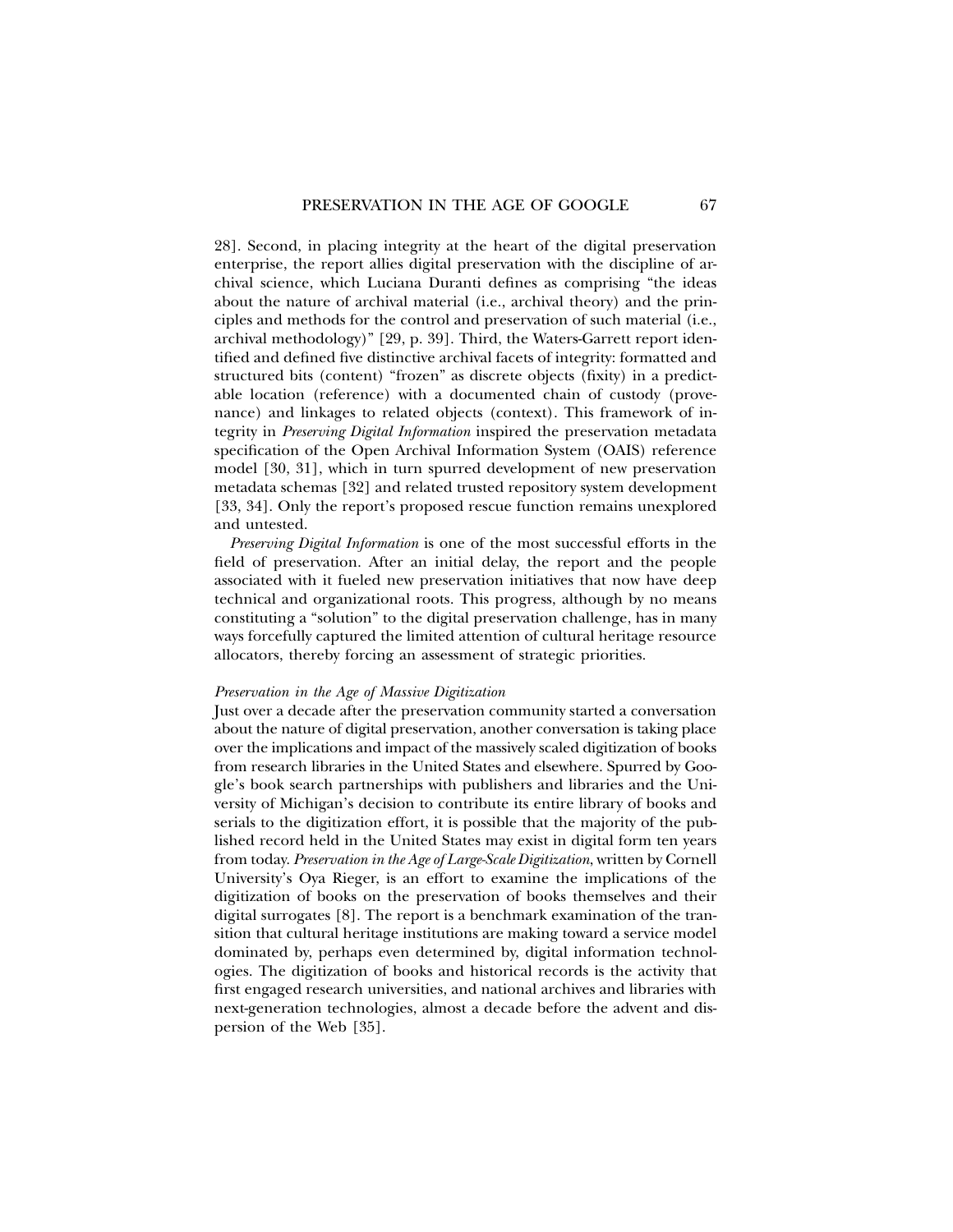*Preservation in the Age of Large-Scale Digitization* provides a useful summary of the major efforts to affect the wholesale conversion of books and serials from paper to digital form, bringing improved search and retrieval of the digital content and advances in the delivery of content through the Internet. The report compares and contrasts four digitization programs and concludes that they "challenge some of the prevailing [preservation] practices not only because of their scale but also because of the transformation of digital library technologies and user preferences" [8, p. 19]. The report usefully distinguishes between the processes and procedures of digitization and the requirements for preserving the digital books once conversion is complete.

The heart of the report is a four-part framework for analyzing digitization efforts, including selection for digitization, content creation, technical infrastructure, and organizational infrastructure. The report contains thirteen recommendations for the advancement of large-scale digitization efforts, regarding improving or adjusting product quality, service contracts, access to digitized content, preserving digital surrogates, and library priorities. Rieger sees the greatest impact of the digitization efforts on traditional book collections, including the prospect that most library books will reside in remote storage facilities, traditional preservation functions will reorient to support digitization quality control, and the artifactual value of books will pale in comparison to their digital surrogates—readily available for print-on-demand services but stripped of their tangible connection to their origins and history.

The report provides direct and compelling evidence on how large-scale digitization is confronting the preservation community with choices about priorities, as well as its fundamental values. The true significance of this report—and the preservation community's reaction to digitization in general—is what it says about new relationships with digitization stakeholders and the place of quality in preservation theory. In this regard, Rieger demonstrates quite compellingly that the digitization of books places the preservation community in a nearly impossible bind.

#### Dilemmas for Preservation of Cultural Heritage

*Preserving Digital and Information* and *Preservation in the Age of Large-Scale Digitization* bracket a decade of extraordinary technological change that has now clearly precipitated a fundamental change in preservation perspectives. Over a decade ago, I predicted this transformation: "The digital world transforms traditional preservation concepts from protecting the physical integrity of the object to specifying the creation and maintenance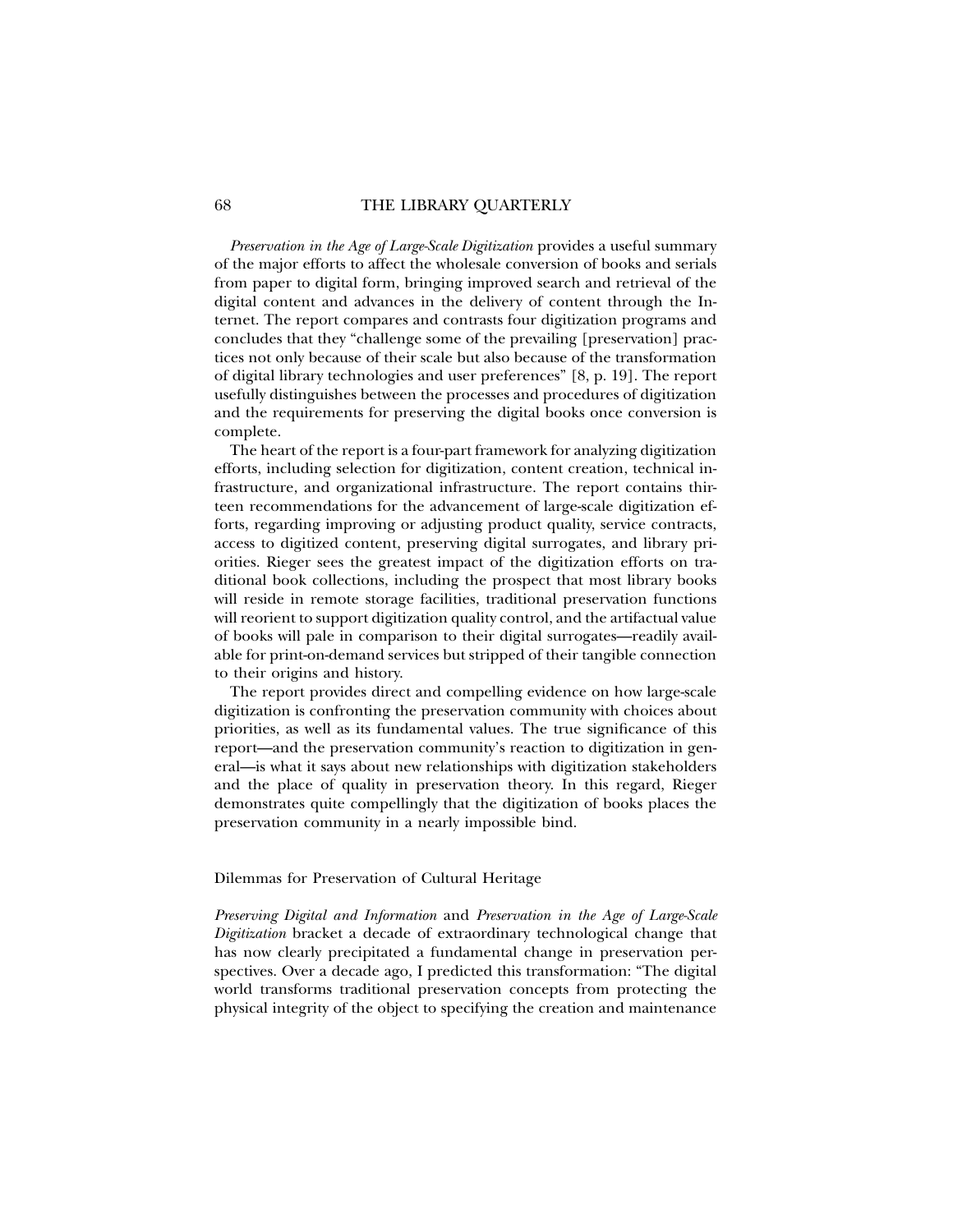of the object whose intellectual integrity is its primary characteristic" [36, p. 3]. By incorporating commitments to large-scale digitization and digital preservation into a practice that remains deeply committed to the protection and care of cultural and historical artifacts, preservation practice is on the cusp of a fundamental transformation that will continue into the foreseeable future.

On the path to transformation are many choices regarding how preservation practice is conceived, organized, and funded. Some of these choices take the form of genuine dilemmas for the cultural heritage preservation community—dilemmas that have been neither adequately defined nor appropriately addressed. The *Oxford English Dictionary* (2nd ed., 1989) defines a dilemma as the "choice between two (or, loosely, several) alternatives, which are or appear equally unfavorable; a position of doubt or perplexity, a 'fix.'" Four of the most knotty challenges are described below, followed by some recommendations for resolving them.

#### *The Environmental Dilemma*

The first dilemma for preservation derives from a success story, namely, the broad acceptance of proper environmental storage conditions as the first and most cost-effective preservation strategy [37]. Spurred by technically compelling preservation science carried out by the Image Permanence Institute, the Library of Congress, and the Smithsonian Institution, preservation researchers first diagnosed the root causes of the degradation of paper, film, magnetic tape, and other organic media and then demonstrated with a high degree of confidence that creating cool, dry, dark, and stable storage conditions could extend the useful life of the holdings of archives, libraries, and museums across the board [38]. With the leadership of Paul Banks at the Newberry Library in Chicago and then Harvard University Library, research universities pioneered low-cost, high-density storage facilities, essentially codifying the mechanisms for preservation storage coupled with cost effective access [39]. Other universities followed suit, building many dozens of storage modules across the United States and allocating precious renovation dollars toward retrofitting and upgrading existing stack areas [40].

This recent and significant investment in buildings and renovation for preservation purposes places the preservation community in a bind. Preservation storage is so cost effective and carries with it such a dramatically positive impact on the life of organic materials that it is exceedingly difficult to defend the allocation of financial resources for physical conservation treatments, preservation rebinding, special collections rehousing, and almost every other preservation action that involves the handling of individual physical artifacts. Provosts, boards of directors, and chief executive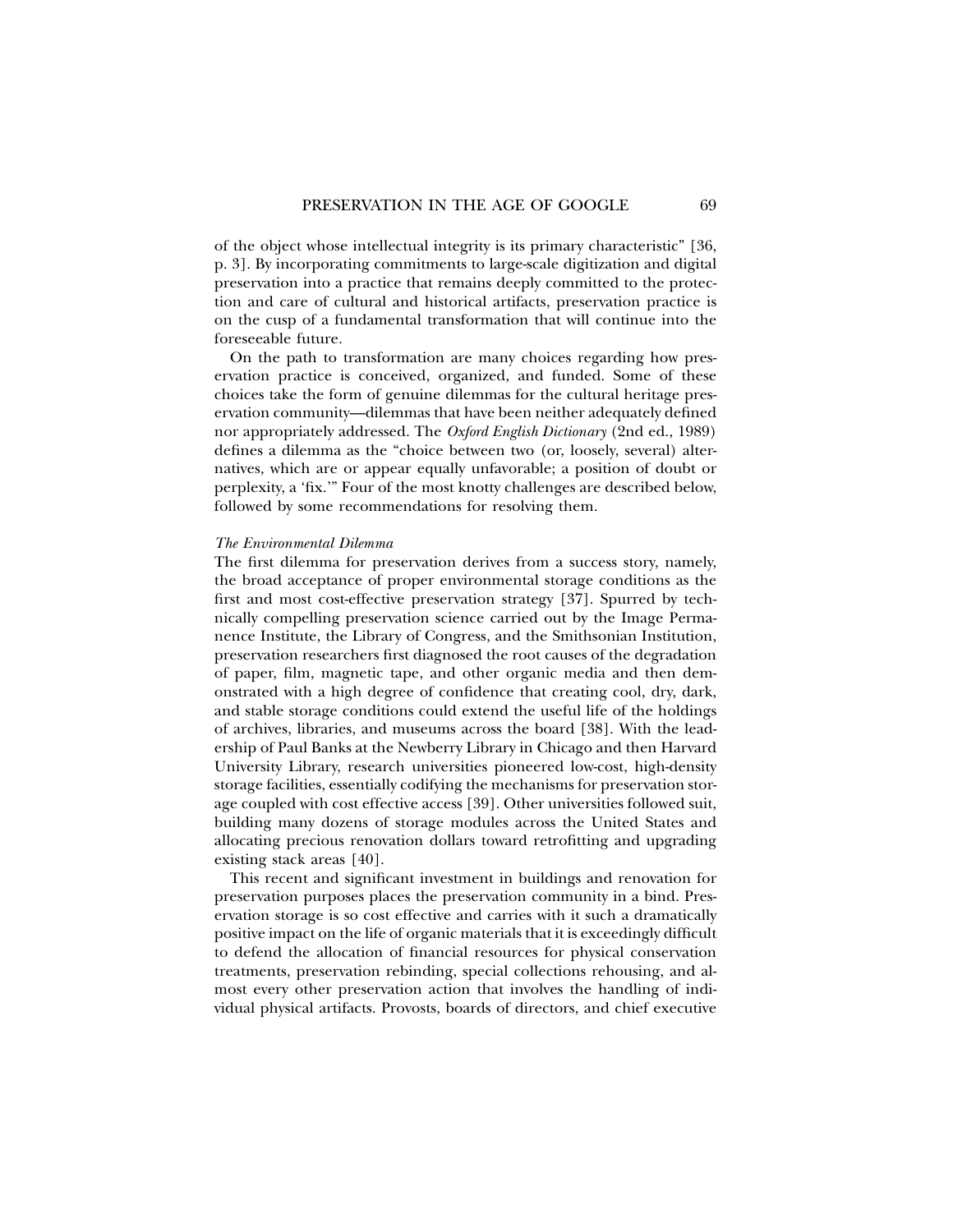officers alike are cutting preservation budgets or reorienting expenditures to digital initiatives, based in large part on the demonstrated impact of the preservation environment on university assets.

The clear need to place the funding of environmental control for collections storage at the top of the funding priority list creates a major dilemma for the cultural heritage preservation community about how to allocate any other preservation resources that may be available. The preservation community may have to choose between undertaking physical conservation treatments and collection care or investing in digitization for preservation. This choice presents a dilemma, in part, because resources for preservation are meager in small and medium-sized heritage organizations. The Heritage Health Index reported in 2005 that 26 percent of cultural heritage organizations in the United States have no environmental control of their collection storage areas, and two-thirds have less than \$3,000 per year allocated for all preservation activities [41, p. 73]. On the other side of this "preservation divide," inflation-adjusted annual funding for preservation in the 111 largest American research universities, totaling over \$112 million in 2008 alone, has remained flat for a decade in research universities and could actually decline in the years ahead [42, pp. 13–14].

The choice embedded in this dilemma has consequences for cultural heritage organizations. To reduce support for item-level treatments of any kind, in the absence of a full commitment to preservation environments, threatens the value of original artifacts. To fail to embrace digitization for preservation of collections, either locally or in collaboration with others, is to risk organizational obsolescence.

#### *The Quality Dilemma*

The second dilemma emerges from a tension over how the principle of quality applies to digital preservation and digitization for preservation. For a generation or more, "preservation quality" has been an adjective that advocates of traditional preservation have applied to media, materials, processes, and outcomes. Preservation-quality microfilm and alkaline paper are distinctive for their longevity. Preservation-quality bindings endure more punishing use than trade bindings. Preservation-quality reformatting techniques—film duplication, photocopying, and digitization alike—are designed with a goal of full information capture for a given recording media. The ethics of preservation essentially have made inseparable the notion of "quality" and actions to extend the life expectancy and usefulness of information. Indeed, one of the principal reasons that preservation specialists in the early 1990s were able to accept the risks of newly marketed digital-imaging technologies was the promise of a much higher level of reproduction quality than other well-established, standards-compliant technologies. For conservators, treatment quality is a core goal of the profes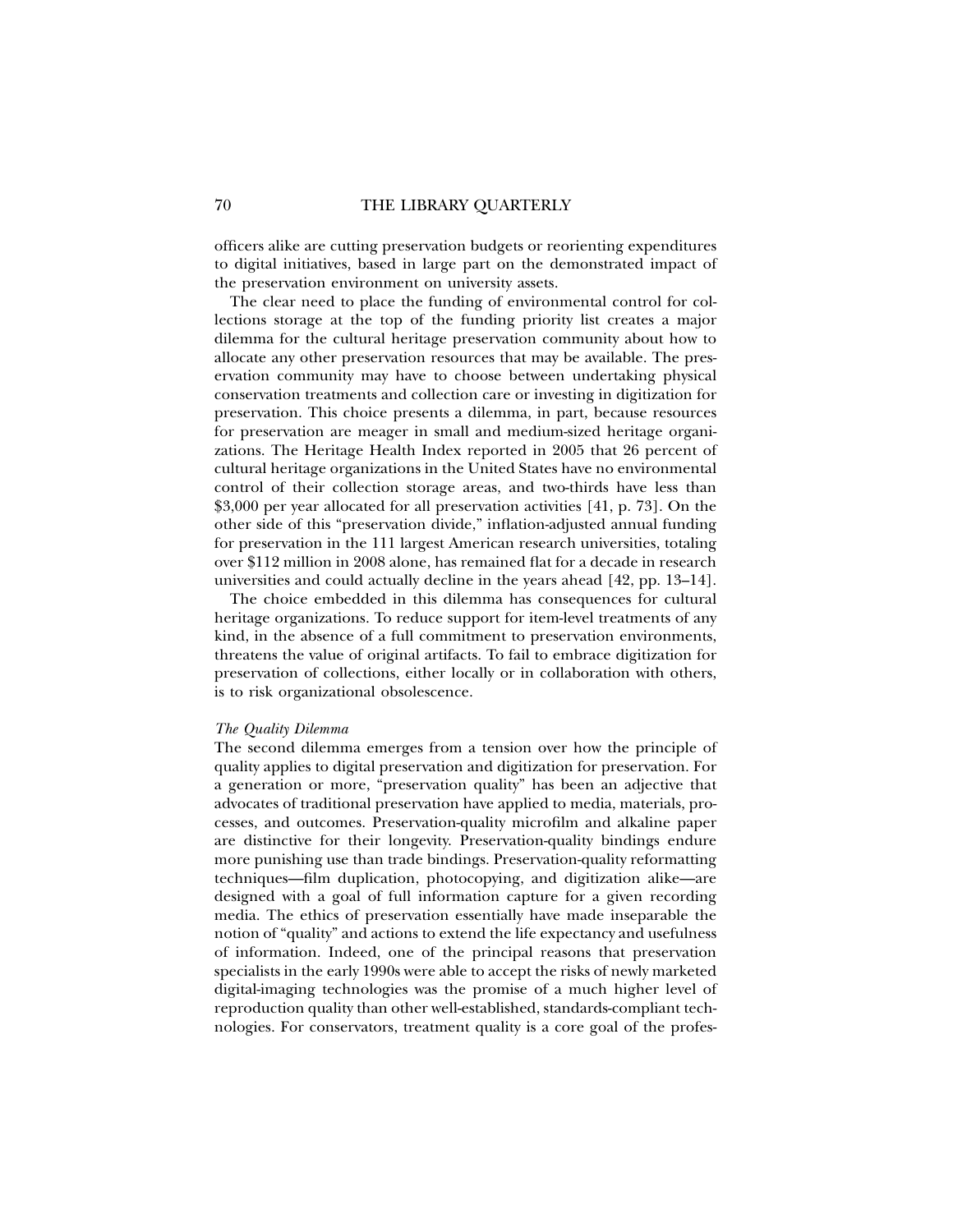sion's code of ethics: "While circumstances may limit the resources allocated to a particular situation, the quality of work that the conservation professional performs shall not be compromised" [43].

Does the digital world render obsolete those preservation ethics that embrace maximum quality and full information capture? Recent thinking on this matter from the cultural heritage community contains mixed messages, demonstrating an ongoing struggle with balancing traditional commitments to quality with fiscal and technological realities. The Association of Research Libraries asserts that digitization technologies may replace preservation microfilm because "there are established guidelines for image capture and processing to ensure that images are of high quality and provide faithful representations of the original" [23, p. 2]. Rieger's report on mass digitization efforts reaffirms the importance of image quality but calls for a concerted effort by the preservation community to revisit and revise its outmoded practices best suited for "hand crafted" scanning projects [8, pp. 33–34]. A conference on the implications of large-scale digitization programs on library special collections programs concluded that librarians and archivists should set aside well-understood guidelines on image quality to increase digitization productivity for special collections projects [44, p. 6]. Kalev Leetaru's recent comparison of image quality in two mass digitization projects supported by library preservation programs raises quite serious concerns about the simple usability of the resulting page images and the long-term value of these large-scale projects [45].

Until recently, those who built preservation repositories also exercised significant control over the creation of digital content by specifying digitization best practices. Increasingly, however, digital preservation repositories take what they can get, with, at best, assurances that the submitted content has been validated for quality. Repository best practices call for the inspection of the technical characteristics of deposited objects, in part to detect file formats, in part to check that deposited objects are accurately described, and sometimes to normalize data structures and formats [34]. Even when there is documentation on digitization processes or vendor quality assurance routines, questions do arise about the gap between the capabilities of the repository/content and the expectations of users. For an institution and its community of users to trust that individual digital objects are accurate, complete, and intact and to know that deposited objects have the capacity to meet a variety of uses envisioned for them by different stakeholders, another step will be required. Digital preservation repositories may need to validate the quality and fitness for specific purposes of individual objects they preserve.

The principal dilemma for the cultural heritage preservation community is to sort out a new stance on digitization quality while extending the commitment to preservation quality of the content preserved in digital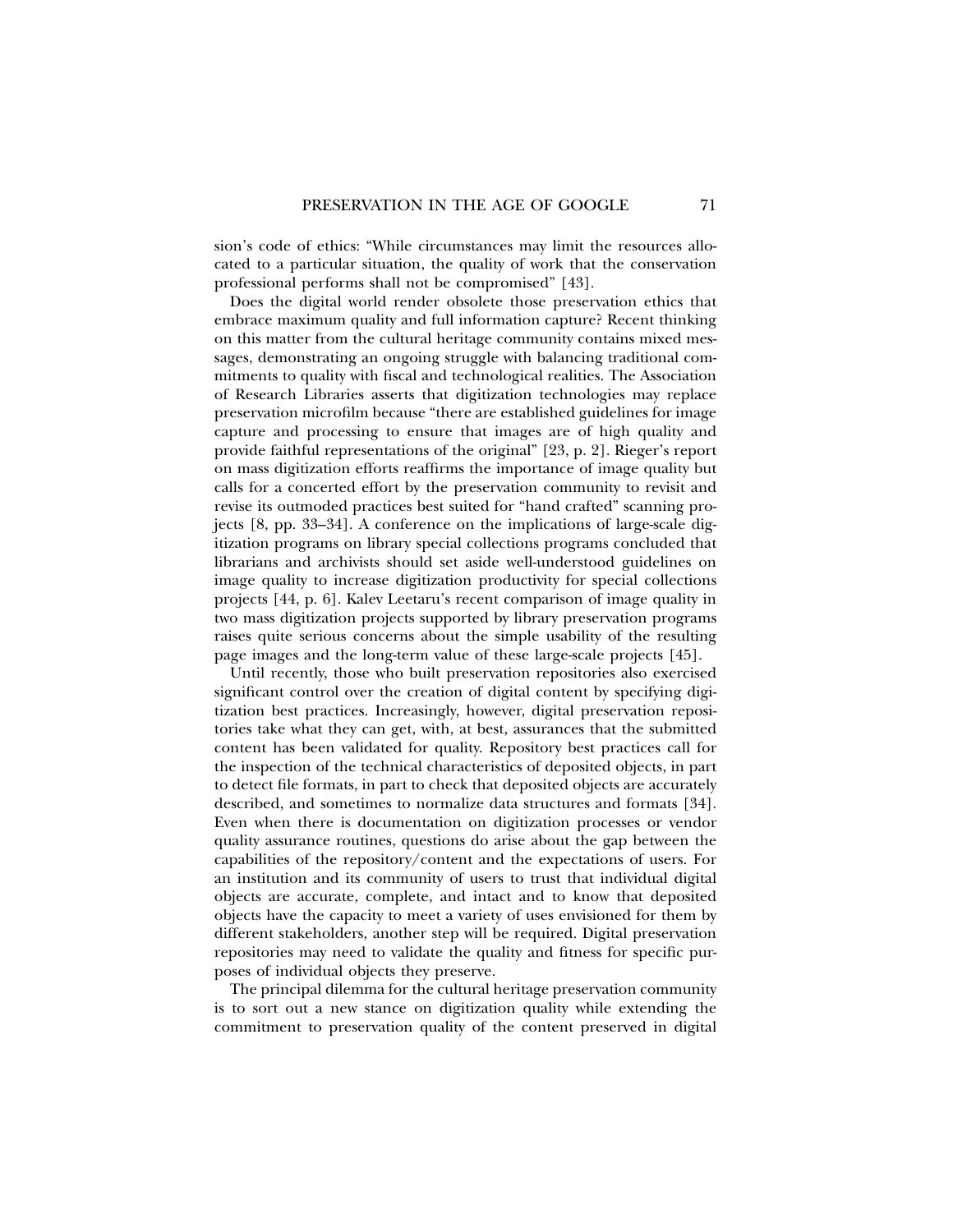repositories, when preservation specialists generally either have little lead responsibility for digitization or sometimes little or no authority over digital preservation specifications. As with the environmental dilemma, the choice may be to find the "least bad" option. Compromises on image and text quality in digital conversion may increase workflow productivity but at the cost of decreasing the overall-use value of the resulting digital products. Upholding or even increasing digitization quality standards may increase cost or diminish the rate and quantity of digitization in an era of declining resources and increased pressure to migrate online. In the realm of digital preservation, increased attention to content quality may lead to contentious decisions not to preserve digital assets that do not meet quality standards. Lack of attention to internal content quality may result in digital preservation repositories that protect bit streams whose intellectual content is of little long-term value.

#### *The Nonbook Dilemma*

The third dilemma derives from the success that the preservation field has had in mitigating the problems associated with the acidic paper production. After decades of creative materials-science research backed by multiple preservation strategies, including preservation reformatting, large-scale paper deacidification, and improved storage, the preservation community has essentially rescued 150 years of paper-based cultural heritage and begun to turn the tide against continued loss. The nearly worldwide adoption of alkaline-buffered paper is cause for much optimism about the prospects for greatly extended life expectancies of the published record in the future. In contrast to the clear successes of paper preservation, it is now obvious that magnetic audiotape and videotape and acetate-based films are the great preservation challenges of the twenty-first century [46, 47].

The dilemma for the preservation community is in the choice between accepting the consequences of benign neglect, on the one hand, and accepting the risks of digitizing audiovisual resources in the absence of comprehensive diagnostics and digitization standards, on the other. Magnetic tape and several generations of motion picture film suffer from the same built-in obsolescence that characterizes acidic paper [48]. In spite of a century of film vault fires (some nearly as culturally devastating as the Florence flood) and the existence of vast collections of unreadable and poorly documented audiovisual resources, the preservation community has not made the sort of transformative progress with standards, best practices, appraisal and selection strategies, and other procedural requirements that undergird past successes with book and paper preservation. The profound irony with the preservation of audiovisual materials is that new digital technologies are essentially rendering tape and film media obsolete at precisely the time when societal demand for historical pictures, recorded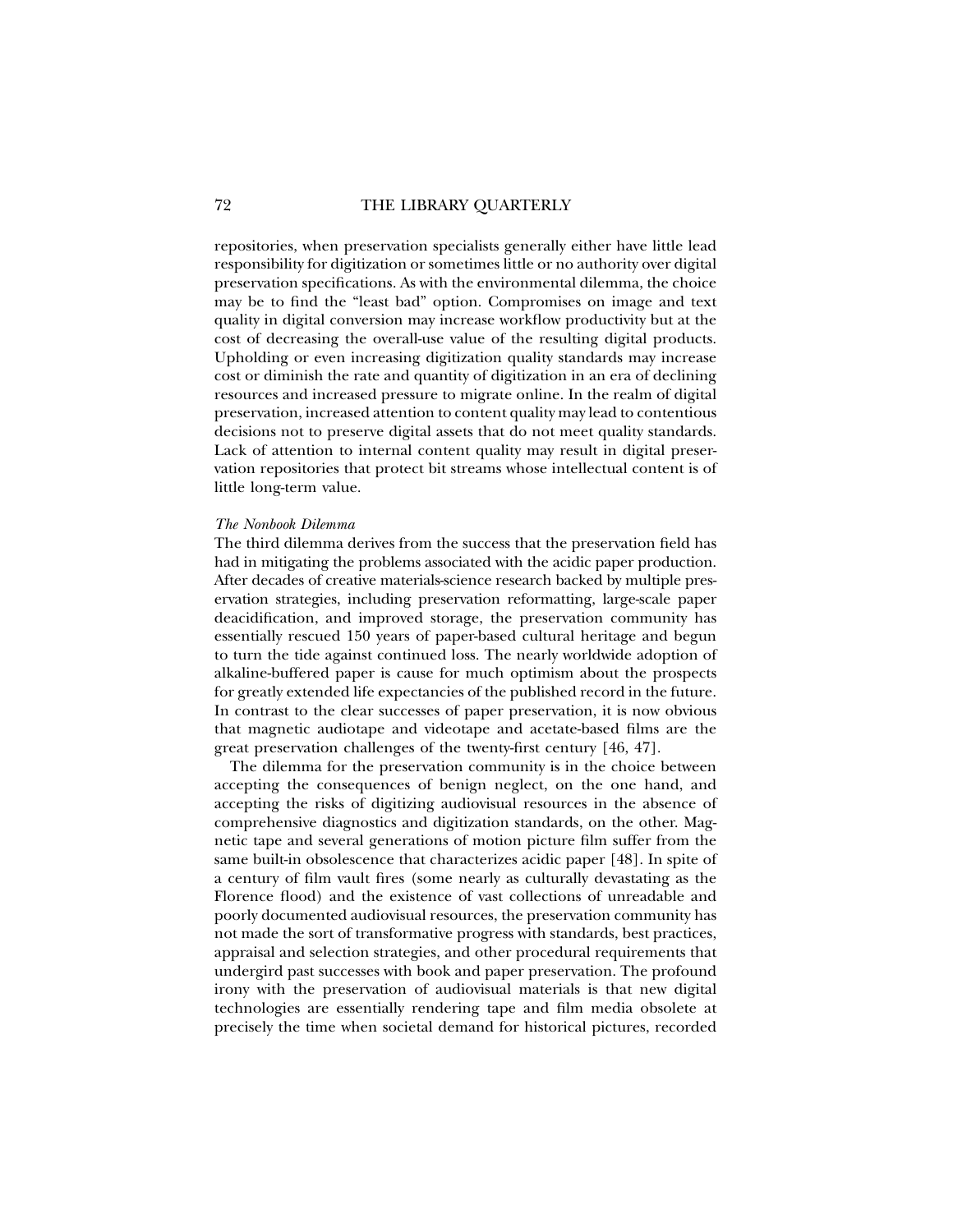sound, and motion pictures is unprecedented. A decision to base the preservation of audiovisual resources on environmental storage alone will likely result in a significant portion of the sound and moving image records from the 1930s to the 1990s being lost.

The larger implication of the nonbook dilemma for the cultural heritage preservation community may rest with professional identity. Can a profession raised and nurtured on the care of books and paper reorient its identity to give equal attention to film and magnetic media? With increased attention to visual and aural cultural resources comes the need to recruit and retain a new generation of preservation specialists whose orientation is toward the development and use of multimedia resources. The challenge of change is one not only of tradition and worldview but also of expertise.

#### *The Expertise Dilemma*

Both digital preservation and digitization for preservation carry with them a level of technical complexity that the preservation community has not had to face since attempting to develop very large-scale deacidification plants in the 1980s, along with the subsequent cost overruns, explosions, and setbacks [49]. The workflow challenges of outsourcing large-scale digitization projects are daunting. Large-scale quality control requires a mastery of statistical-sampling techniques and sophisticated signal-processing routines. The underlying infrastructure of digital preservation resides in the science of complex relational databases, distributed storage networks, and application development on the cutting edge of computing.

Formal educational programs are emerging to begin filling the expertise gap. Under the auspices of the DigCCurr program, the University of North Carolina at Chapel Hill is leading an effort to define an openly accessible graduate-level curriculum to prepare students to work in the field of digital curatorship, which is roughly but not exactly equivalent to the concepts of digital preservation defined in this article. The project has developed a matrix of knowledge and competencies and the overall elements of a curriculum [50]. A separate collaborative effort is developing a modular curriculum for training graduate students in the larger field of digital librarianship [51]. Both initiatives are comprehensive in their educational vision and are developing specifications and content that may, in the long run, create a new generation of experts capable of functioning in a mostly digital environment while mastering and upholding the core principles that have motivated preservation for several generations.

The cultural heritage preservation community has only begun to articulate or understand the implications of aggressive training, recruitment, and technical collaboration on the management of preservation in the cultural heritage sector [52]. The dilemma for the cultural heritage preservation community derives from the lag between immediate need and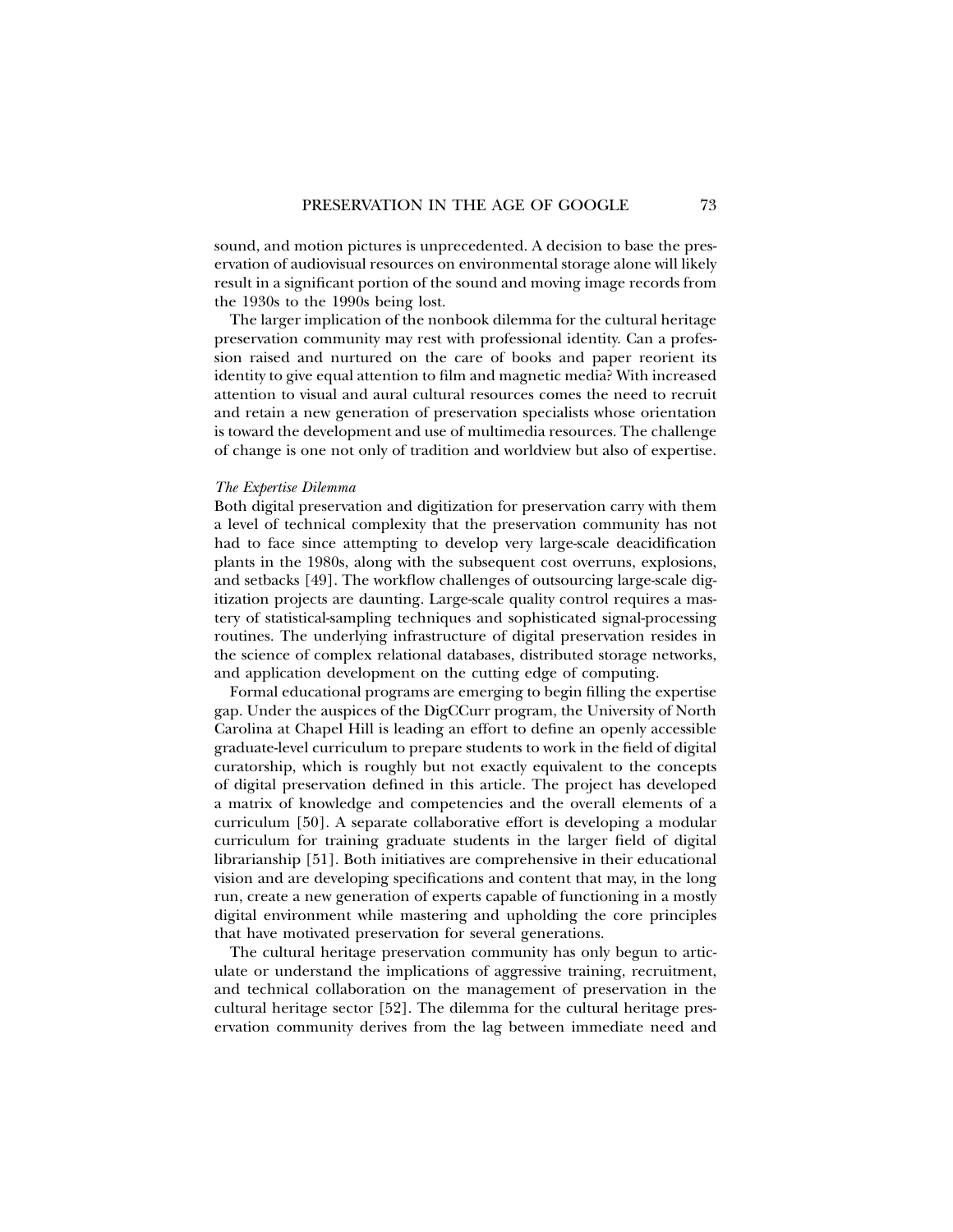the long-term transformation of digital preservation expertise. The choice now is between retraining or recruiting new staff with new technology skills and outsourcing critical digital preservation functions to experts at arm's length either inside or, collaboratively, well beyond the organization. Recruiting assumes that digital preservation responsibilities rest with preservation administrators who in essence take on the mantle of systems administration. Outsourcing requires the preservation community to trust technology development to experts who may see what they do on a dayto-day basis as risk management rather than long-term access.

#### Recommendations and Conclusion

What can those of us who are so committed to the idea of preserving cultural memory do to embrace the innovative aspects of the digital world while preserving the values that have motivated stewardship efforts for generations? Cultural heritage organizations must create clear distinctions between efforts to create new digital content by digitizing substantial parts of their collections and efforts to preserve digital data for use into the future. For most cultural heritage organizations, the dilemmas of preservation will require choices regarding resource allocation between creating digital products worth preserving (digitization for preservation) and investing in the long-term preservation of digital assets (digital preservation). Only the very largest organizations can address both areas at a scale worthy of the need. Everyone else has to choose.

Digital ubiquity presents the entire cultural heritage sector with an opportunity. When expectations for digital access reach the point where only digital information will satisfy the vast majority of user needs—as may already be the case in universities, corporations, and government agencies—then libraries, archives, and museums must digitize extensively and to a level of quality that supports a wide variety of actual and potential uses. In this regard, a decision to digitize is a commitment to create coherent products. From a preservation viewpoint, digitization activities must create lasting value—value that is embedded in the digital collections themselves rather than primarily derived from their association with original source materials. The creation of new digital collections that have longterm value is a new and truly appropriate business function that creates immediate value for users and long-term value for the organization. When the construction of digital collections through digitization activities is embraced as a core service function, then preservation initially can be reconceived as those functions that help guarantee that more value is added through the digitization process than is lost through the transformation of original resources to a new medium.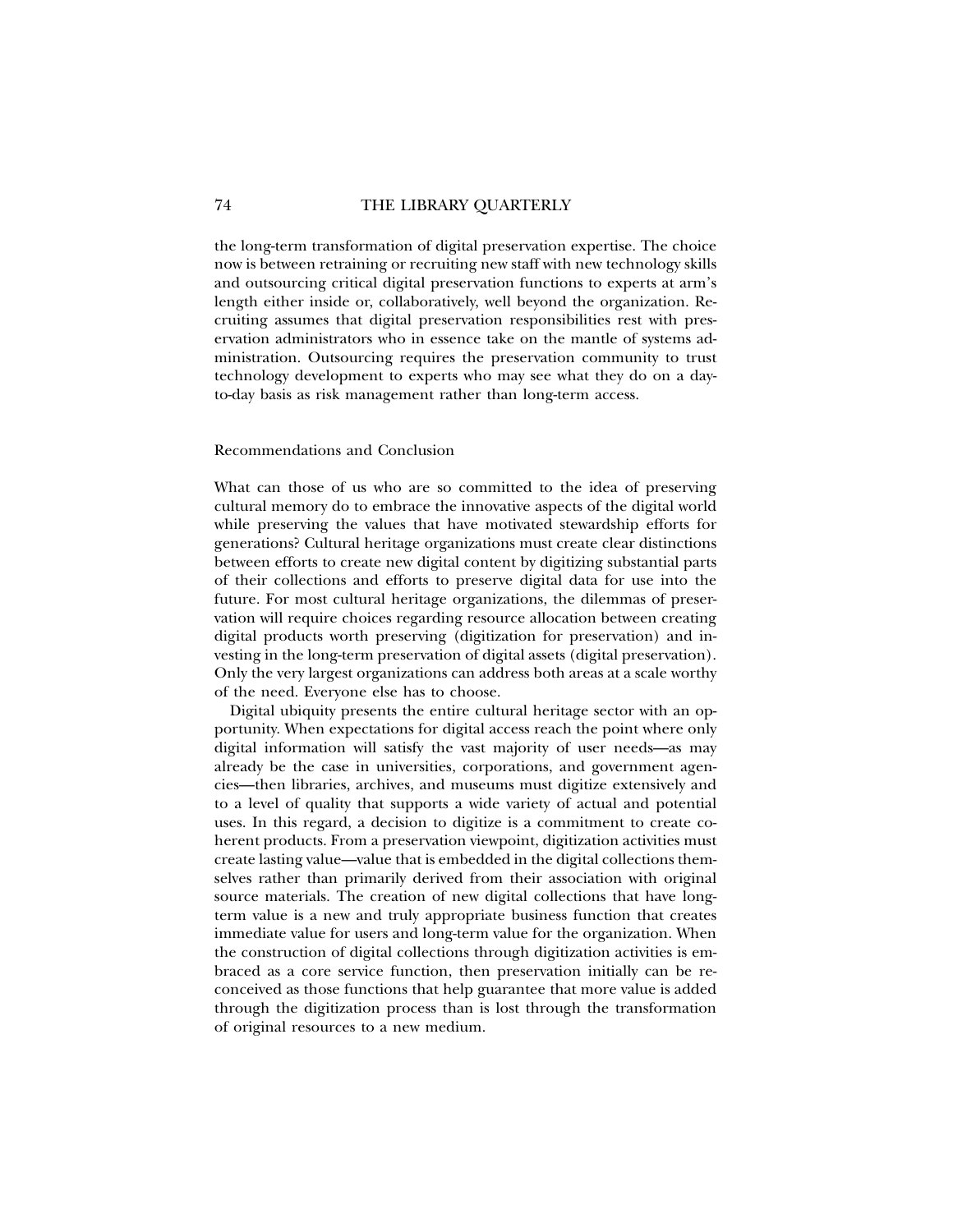If digitization is an investment in the creation of lasting digital products, then digital preservation is a value proposition, informed by immediate value assessments and the need to guarantee persistent access but motivated by the desire to facilitate a form of generational transfer that the preservation mandate has expected for centuries. Where does this recommended trade-off between digitization and digital preservation leave traditional preservation practices? At a practical level, cultural heritage organizations have some tough decisions to make about their preservation priorities and how to allocate limited resources in new directions. Here is a set of recommendations derived from the choices implied by the four preservation dilemmas outlined above:

- Continue to give pride of place to preservation quality environments and the buildings required to sustain them. Perhaps for decades to come, material culture artifacts will serve as the ultimate backups for their digital surrogates. Preservation environments buy time for careful decision making and represent highly tangible commitments to long-term preservation.
- Shift precious preservation resources away from the item-level treatment of books to the digital rescue of audiovisual resources. Even though serious questions remain to be resolved about the quality and usefulness of millions of digitized book and serial volumes, the crisis of audiovisual media deterioration cannot wait for a full answers to emerge.
- Embrace digital technologies for collection building and collection management. The era of experimentation with imaging technologies has ended, and the time has come to build digital conversion factories that are managed collaboratively by the cultural heritage community. Collaboration is also essential in the development of preservation repositories, which should not depend for their existence on resources allocated by any single organization.
- Orient digitization decisions toward increasing impact and distinctiveness at home while leveraging digitization work already completed elsewhere. When digitization projects are small and experimental, it is perhaps justifiable to invest significant intellectual energy in devising sophisticated strategies for selecting a small subset of a collection for digital conversion. In the face of large-scale digitization, the cumulative effect of many simple and relatively arbitrary decisions to digitize high-use or high-value resources in a richly collaborative environment should relegate "selection angst" to the past.
- Reassert leadership regarding standards and best practices for digital collection building on par with the kind of leadership that now exists in the digital preservation arena. Digital preservation has benefitted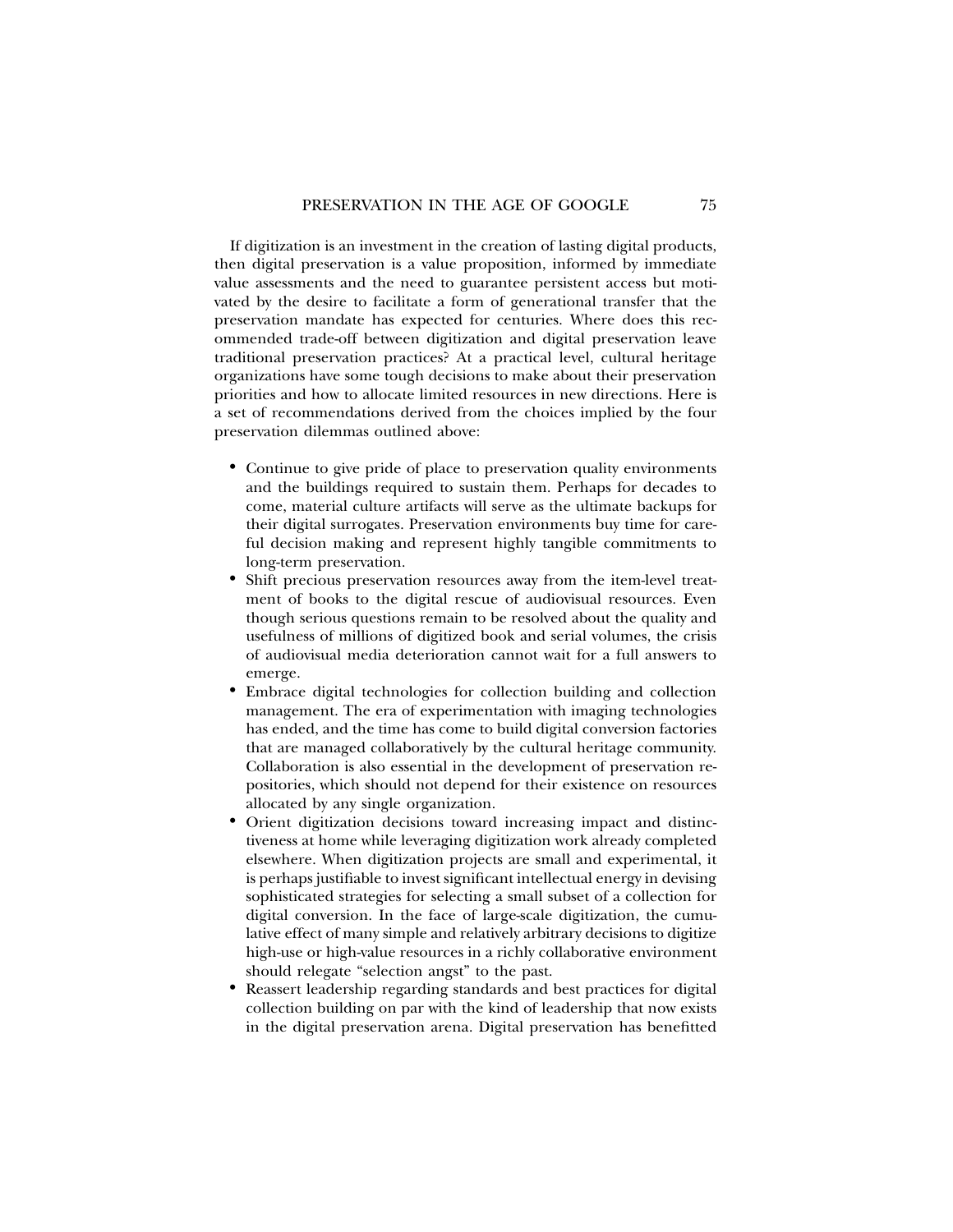more directly than digitization for preservation from the development and promulgation of innovative research agendas. A similar effort to articulate the research and development requirements underpinning digitization for preservation would assist cultural heritage organizations to collaborate as a community.

We are approaching the end of digital reformatting for all but the rarest and most specialized books. What we are experiencing is a shift in preservation away from its nearly exclusive focus on books and paper to new priorities on other formats. We are at the end of the era of "boutique" digital scanning projects for which the principal goal is experimentation with new technologies and extraordinary attention to the unique properties of each artifact. Finally, we may be witnessing the end of preservation as we know it. In the digital environment in which the cultural heritage community will increasingly find validation and new relevancy, the previously specialized, localized, and almost marginalized field of preservation is on the cusp of becoming the universally endorsed activity that Pelham Barr called for over sixty years ago. There is no small irony in the fact that digital technologies forced this hand and may well prove to be preservation's salvation.

Seemingly intractable dilemmas often invite a choice between compromise and inertia in an environment of uncertainty. The dilemmas of preservation within the cultural heritage community of librarians, archivists, curators, and associated professions are no exception. Michael Stipe of the band R.E.M. has something to say about this. He sings about the mixedup, chaotic world that we live in, capturing in a blur of word images the emotions of the nightly news and the energy of new media, blurting a refrain of change and, ultimately, optimism [53]:

> It's the end of the world as we know it. It's the end of the world as we know it. It's the end of the world as we know it and I feel fine.

It is the end of preservation as we know it, too. But the future of preservation in the age of Google is precisely where it has always been: transforming artifacts into useful new forms and extending their useful life.

#### **REFERENCES**

<sup>1.</sup> Ogden, Sherelyn. "The Impact of the Florence Flood on Library Conservation in the United States of America: A Study of the Literature Published, 1956–1976." *Restaurator* 3 (1979): 1–36.

<sup>2.</sup> Waters, Peter. "The Florence Flood of 1966 Revisited." In *Preserving the Word, 103rd Library*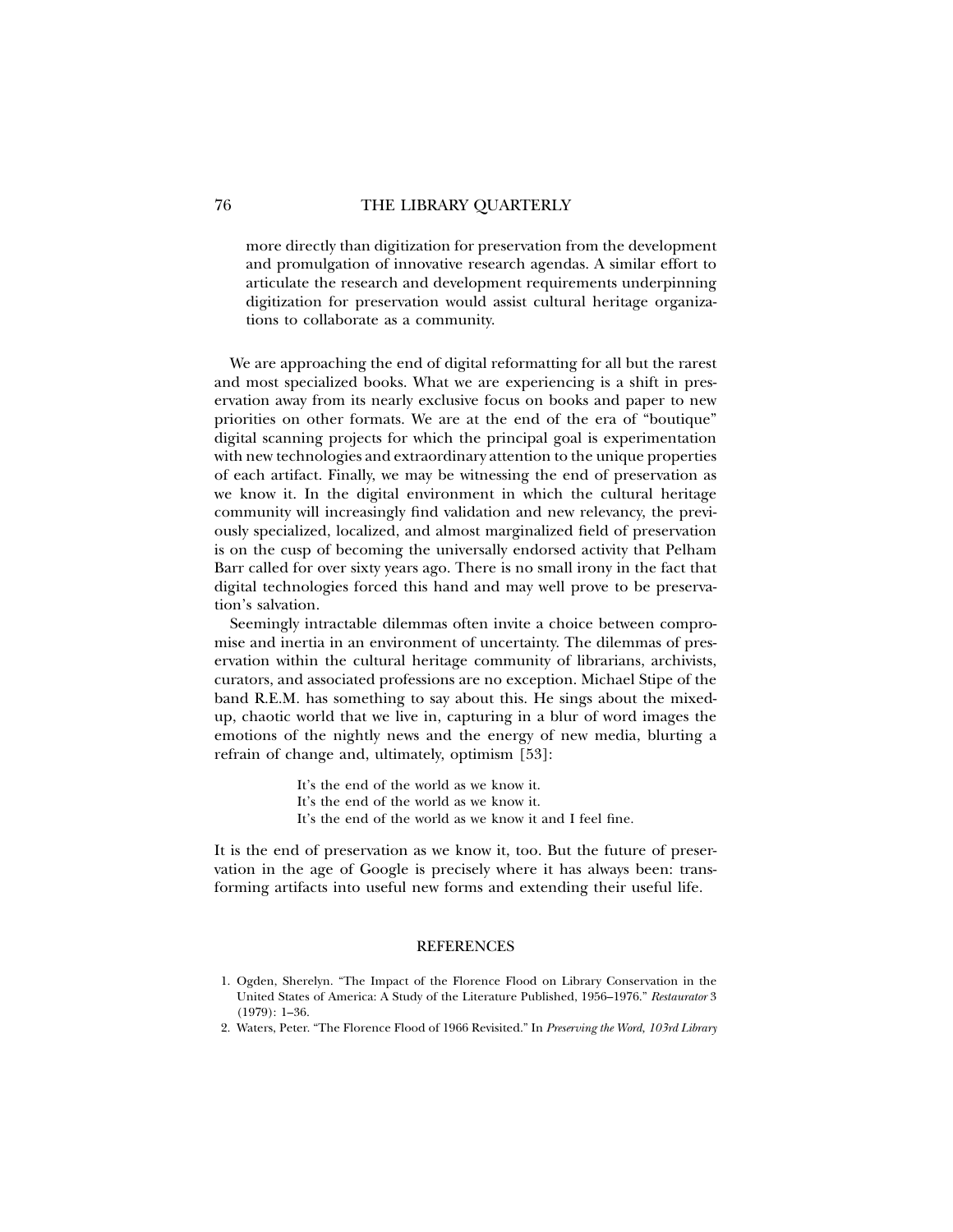*Association Conference Proceedings*, edited by R. E. Palmer. London: Library Association, 1987.

- 3. Ray, Emily. "The Prague Library Floods of 2002: Crisis and Experimentation." *Libraries and the Cultural Record* 41 (Summer 2006): 381–91.
- 4. Lyman, Peter, and Varian, Hal R. "How Much Information? 2003." School of Information Management and Systems, University of California, Berkeley, 2003. http://www2.sims.berkeley .edu/research/projects/how-much-info-2003/.
- 5. Negroponte, Nicholas. *Being Digital*. New York: Vintage, 1996.
- 6. Tenner, Edward. *Why Things Bite Back: Technology and the Revenge of Unintended Consequences.* New York: Vintage, 1996.
- 7. Waters, Donald, and Garrett, John. *Preserving Digital Information: Report of the Task Force on Archiving of Digital Information*. Washington, DC: Commission on Preservation and Access and the Research Libraries Group, 1996.
- 8. Rieger, Oya Y. *Preservation in the Age of Large-Scale Digitization: A White Paper*. Washington, DC: Council on Library and Information Resources, 2008.
- 9. Stross, Randall E. *Planet Google: One Company's Audacious Plan to Organize Everything We Know*. New York: Free Press, 2008.
- 10. Nov, Oded. "What Motivates Wikipedians?" *Communications of the ACM* 50 (November 2007): 60–64.
- 11. Lessig, Lawrence. *Code: And Other Laws of Cyberspace*. New York: Basic, 1999.
- 12. Lippincott, Joan. "Net Generation Students and Libraries." In *Educating the Net Generation*, edited by Diana G. Oblinger and James L. Oblinger. Boulder, CO: EDUCAUSE, 2005.
- 13. Courant, Paul N. "Scholarship and Academic Libraries (and Their Kin) in the World of Google." *First Monday* 11, no. 8 (August 2006).
- 14. Levy, David M. "Fixed or Fluid? Document Stability and New Media." In *Proceedings of ECHT '94, the ACM European Conference on Hypermedia Technology, Edinburgh, September 18–23*, pp. 24–31. New York: Association for Computing Machinery, 1994.
- 15. McCarty, Willard. *Humanities Computing*. New York: Palgrave Macmillan, 2005.
- 16. Barr, Pelham. "Book Conservation and University Library Administration." *College & Research Libraries* 7 ( July 1946): 214–19.
- 17. Blouin, Francis X., Jr., and Rosenberg, William G. *Archives*, *Documentation and Institutions of Social Memory: Essays from the Sawyer Seminar.* Ann Arbor: University of Michigan Press, 2006.
- 18. Schnare, Robert E., Jr.; Swartzburg, Susan G.; and Cunha, George M. *Bibliography of Preservation Literature, 1983–1996*. Lanham, MD: Scarecrow, 2001.
- 19. Conway, Paul. "Archival Preservation: Definitions for Improving Education and Training." *Restaurator* 10 (1989): 47–60.
- 20. Cummings, Martin M. *Influencing Change in Research Librarianship: A Festschrift for Warren J. Haas*. Washington, DC: Council on Library Resources, 1988.
- 21. Hedstrom, Margaret. *It's about Time: Research Challenges in Digital Archiving and Long-Term Preservation*. Washington, DC: Library of Congress and National Science Foundation, 2003.
- 22. Puglia, Steven; Reed, Jeffrey; and Rhodes, Erin. *Technical Guidelines for Digitizing Archival Materials for Electronic Access: Creation of Production Master Files—Raster Images*. Washington, DC: Digital Library Federation, 2005.
- 23. Arthur, Kathleen; Byrne, Sherry; Long, Elisabeth; Montori, Carla Q.; and Nadler, Judith. *Recognizing Digitization as a Preservation Reformatting Strategy*. Washington, DC: Association of Research Libraries, 2004. http://www.arl.org/bm∼doc/digi\_preserv.pdf.
- 24. Frey, Franziska S., and Chapman, Stephen. "Developing Specifications for Archival Digital Images." In *IS&T 2001 PICS Conference Proceedings*, pp. 166–71. Springfield, VA: Society for Imaging Science and Technology, 2001.
- 25. Conway, Paul. "Overview: Rationale for Digitization and Preservation." In *Handbook for*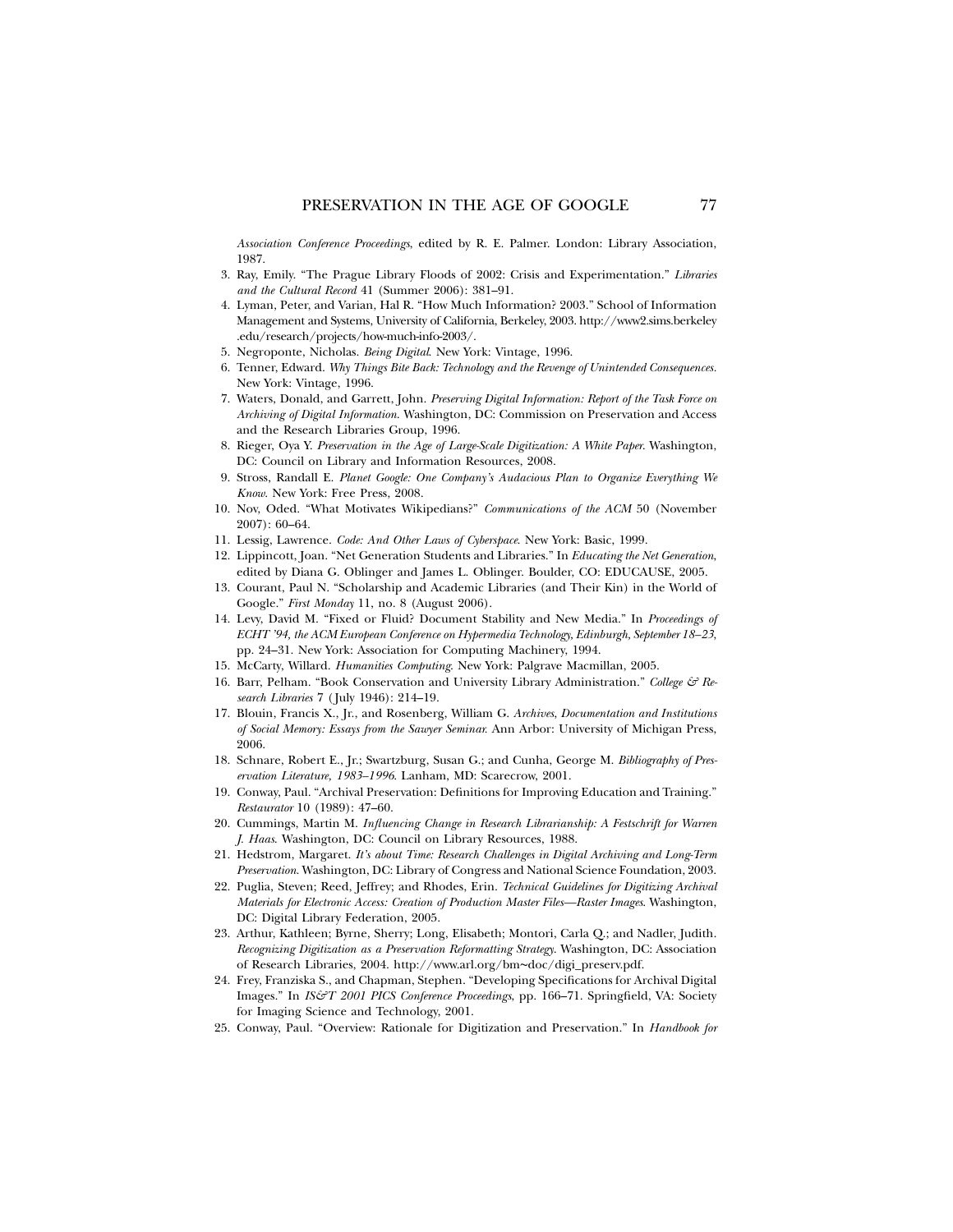*Digital Conversion Projects: A Management Tool for Preservation and Access*, edited by Maxine K. Sitts. Andover, MA: Northeast Document Conservation Center, 2000.

- 26. Atkinson, Ross. "Transversality and the Role of the Library as Fair Witness." *Library Quarterly* 75 (April 2005): 169–89.
- 27. Atkins, Daniel E. *Revolutionizing Science and Engineering through Cyberinfrastructure: Report of the National Science Foundation Blue-Ribbon Advisory Panel on Cyberinfrastructure*. Washington, DC: National Science Foundation, 2003.
- 28. ACLS (American Council of Learned Societies). *Our Cultural Commonwealth: The Final Report of the American Council of Learned Society's Commission on Cyberinfrastructure for the Humanities and Social Sciences*. New York: ACLS, 2006.
- 29. Duranti, Luciana. "The Impact of Digital Technology on Archival Science." *Archival Science* 1 (2001): 39–55.
- 30. Lavoie, Brian. "The Open Archival Information System Reference Model: Introductory Guide." DPC Technology Watch Report 04-01, Digital Preservation Coalition, London, 2004.
- 31. Higgins, Sarah, and Semple, Najla. *OAIS Five-Year Review: Recommendations for Update*. London: Digital Curation Center and Digital Preservation Coalition, 2006.
- 32. Caplan, Priscilla, and Guenther, Rebecca. "Practical Preservation: The PREMIS Experience." *Library Trends* 54 (Summer 2005): 111–24.
- 33. *Trusted Digital Repositories: Attributes and Responsibilities*. Mountain View, CA: Research Libraries Group, 2002.
- 34. Center for Research Libraries. *Trustworthy Repositories Audit and Certification (TRAC): Criteria and Checklist*. Chicago: Center for Research Libraries, 2007.
- 35. Borgman, Christine. *From Gutenberg to the Global Information Infrastructure: Access to Information in the Networked World*. Cambridge, MA: MIT Press, 2000.
- 36. Conway, Paul. *Preservation in the Digital World*. Washington, DC: Commission on Preservation and Access, 1996.
- 37. Reilly, James M.; Nishimura, Douglas W.; and Zinn, Edward. *New Tools for Preservation: Assessing Long-Term Environmental Effects on Library and Archives Collections*. Washington, DC: Commission on Preservation and Access, 1995.
- 38. Porck, Henk J., and Teygeler, Rene. *Preservation Science Survey: An Overview of Recent Developments in Research on the Conservation of Selected Analog Library and Archival Materials*. Washington, DC: Council on Library and Information Resources, 2000.
- 39. Nitecki, Danuta A., and Kendrick, Curtis L. *Library Off-Site Shelving: Guide for High-Density Facilities*. Englewood, CO: Libraries Unlimited, 2001.
- 40. Payne, Lizanne. *Library Storage Facilities and the Future of Print Collections in North America*. Dublin, OH: Online Computer Library Center, 2007.
- 41. Heritage Preservation. *A Public Trust at Risk: The Heritage Health Index Report on the State of America's Collections*. Washington, DC: Heritage Preservation, 2005.
- 42. Young, Mark, and Kyrillidou, Martha. *ARL Preservation Statistics, 2005–2006: A Compilation of Statistics from the Members of the Association of Research Libraries*. Washington, DC: Association of Research Libraries, 2007.
- 43. American Institute for Conservation of Artistic and Historic Works. "Code of Ethics and Guidelines for Practice, 1994." http://www.conservation-us.org/.
- 44. Erway, Ricky, and Schaffner, Jennifer. *Shifting Gears: Gearing Up to Get into the Flow*. Dublin, OH: Online Computer Library Center Programs and Research, 2007. http://www.oclc.org/ programs/publications/reports/2007-02.pdf.
- 45. Leetaru, Kalev. "Mass Book Digitization: The Deeper Story of Google Books and the Open Content Alliance." *First Monday* 13 (October 2008).
- 46. Edmondson, Ray. *Audiovisual Archiving: Philosophy and Principles*. Paris: UNESCO, 2004.